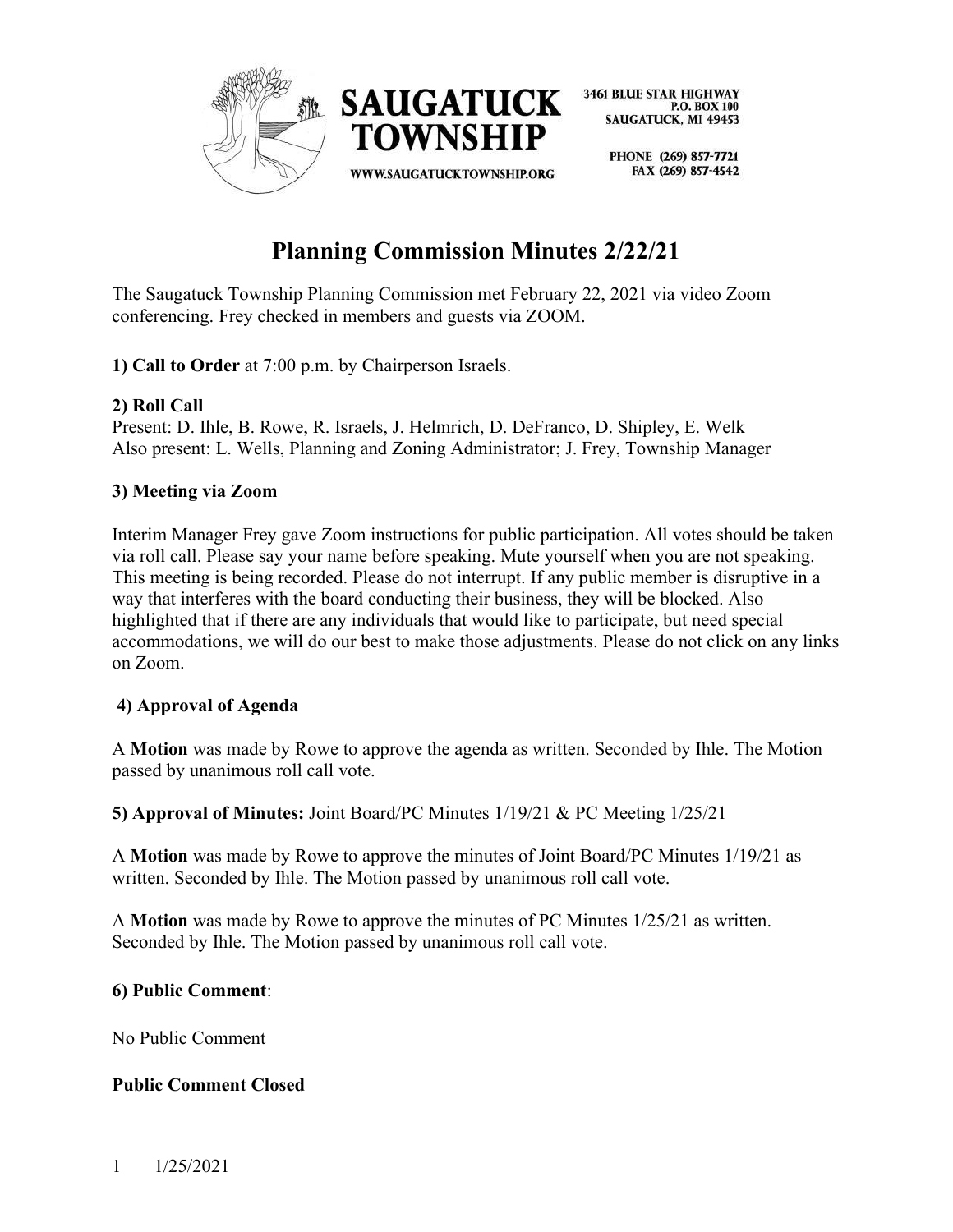

> PHONE (269) 857-7721 FAX (269) 857-4542

# **7) New Business**

**A. Special Approval Use and Site Plan Review:** Special Approval Use and Site Plan Review application for a Home Occupation Use that has contract employees and is operating using an accessory building at 2815 66<sup>th</sup> Street, parcel: 20-022-032-20 in the A2 district for Big Thumper Express, Doris and Herbert Forker.

Zoning Administrator Wells introduced the project as a Special Land Use request. Wells explained that the TWP first became aware of the use in 2019 after receiving complaints from neighbors about inoperable vehicles, trucks/trailers parked at the site, and the installation of a gravel driveway and parking area. On a site visit, the owners explained that they run a trucking business out of the residence. Owners subsequently removed inoperable vehicles, but the Township continued to receive complaints about truck traffic and parking on the property. On a second visit to the property, staff found an accessory building that was permitted in September 2017, but only finalized in 2019. Staff contacted Allegan County Road Commission and found that the second driveway did not receive a permit. Wells explained that over the past few months she had received phone calls, emails and video clips from adjacent property owners showing up to 5 trailers on the property at one time. Wells requested that owners submit a special land use for a home-based business, because TWP rules stipulate that a Home Occupation cannot have employees unless authorized by special land use (*Section 40-642*) nor can a Home Occupation operate out of an accessory dwelling (*Section 40-642*). Wells clarified that while the Zoning Administrator would be the party to issue a Home Occupation permit, a permit cannot be issued in this case without the PC first addressing the above two special land use items for the home occupation.

Mr. Herbert Forker, owner of Big Thumper Express at 2815 66<sup>th</sup> St in Saugatuck Township, MI spoke as the representative of the project. Forker stated that he had been continuously living at the property for the past 15 years, and for those 15 years he had been driving trucks. Forker noted that over the years his business has grown; at its peak, Forker had 10 trucks and presently has 6 trucks. Forker added the trailers at his own authority and clarified that the business does not operate out of the accessory building; it is only used for work on his personal trucks and to park personal vehicles. Forker explained that the trucks are only on the property about every 12 days to park, at which time there may be 3 or 4 trucks. Forker also stated that the business has been operating between the hours of 7am and 10:30pm or 11pm; if trucks are running later than that they will not come to the property until the morning. Forker referenced the fuel tanks found on the property and said he thought that under Michigan state law tanks under 1,000 gallons were not regulated, but he may have been misinformed. Forker stated that he had contacted Allegan County about seeking a permit for the driveway retroactively but had not yet heard back.

Israels opened the public hearing.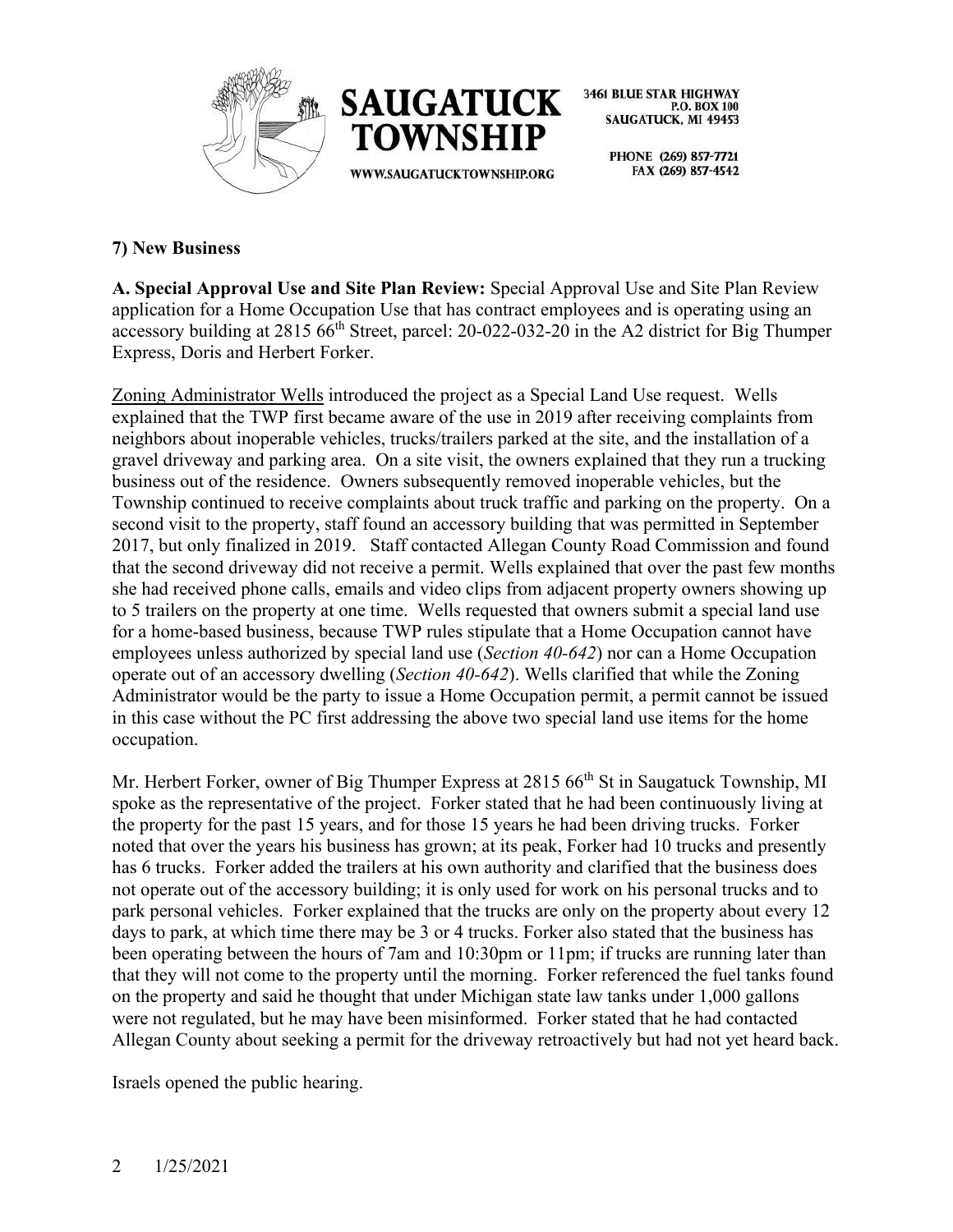



> PHONE (269) 857-7721 FAX (269) 857-4542

1. Randy Schipper, legal representative of the Bruce R. Gould Trust, asked whether the zoning ordinance allowed the applicant to have a subordinate assistant. Schipper noted that under state and federal law a contractor is not a subordinate assistant; to be an independent contractor requires that a person be independent such that they could set their own schedule. Schipper noted that the zoning ordinance uses the term "subordinate assistants," referring to people who are working in the home occupation under the control of the home owner. Schipper emphasized that the language of the zoning ordinance is not relevant to the situation of the applicant, and given this Schipper did not believe the TWP could approve independent contractors as subordinate assistants. Schipper stated that the issue was a matter of law and how the TWP zoning ordinance was written. Schipper referred to the issue of outside parking and display of trucks and trailers, and noted that this was not incidental to the home occupation. Schipper stated that his client had no concern with the applicant having a home office, but they are concerned with having 7-8 trucks and trailers parked on the property, people coming and going, refrigerators running all night and the noise and vibrations of truck traffic. Schipper reiterated that all those factors were not incidental to the home occupation. Schipper referred to the above-ground fuel tanks located on the property, stating that tanks used in agriculture are not regulated up to approximately 1,000 gallons, but other tanks are regulated. The tanks in question were not agricultural tanks, but were being used to fill trucks. Schipper noted that federal and state law does regulate the use of fuel tanks with respect to how the applicant is using the tanks. Schipper emphasized that there have been major exterior changes to the applicant's property as opposed to the dwelling itself. Schipper stated that applicant made the situation worse by removing natural buffering to the property that could have protected neighbors. Schipper stated that the property's current use was not consistent with the character of the area, as it is the only property in the area that houses semi-trucks. Schipper believed approval of the use would change the character of the area; Schipper acknowledged that the property was in an agricultural zone but noted that the property in question is surrounded by a number of houses and the refrigerator trucks stored on the property were not compatible with residential use. Schipper emphasized that the proposes use was industrial in nature and was trying to be slipped in as a home occupation. Schipper noted that, per zoning ordinance, truck terminals are required to be in an industrial zone. Schipper stated that the site plan drawings submitted by the applicant did not come close to satisfying the site plan requirements, noting that buffering was cut back and the zoning ordinance requires that outdoor storage be strictly incidental to the home occupation, which, in this case, it was not. Schipper noted that neighbors have reported trucks being repaired in the accessory building, which was a service being provided and not something that was allowed per the zoning ordinance. Schipper said that even if the repairs were being done to the applicant's trucks, if other people were driving those trucks it would be in violation of the home occupation standards. Schipper stated that the present use was no different than a truck terminal, albeit a small terminal. Israels noted that a letter was received by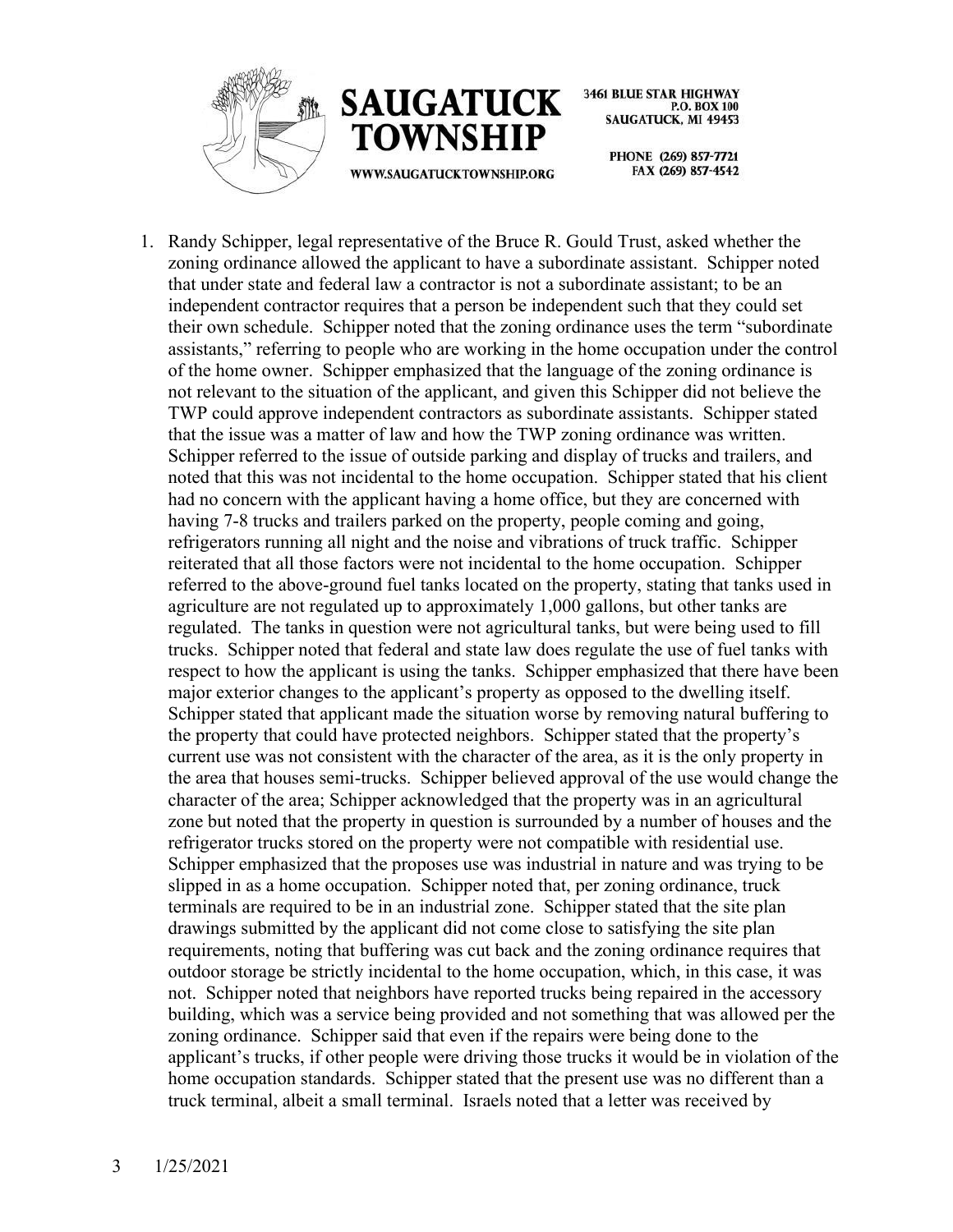



PHONE (269) 857-7721 FAX (269) 857-4542

Schipper and that letter had been entered into the public record.

2. Kate Sarfaty, 2516 Riverside Rd, did not believe that A2 zoning allowed for the present use of the applicant's property; A2 zoning states the need for open space, agricultural uses and low-density residential. Sarfaty emphasized that A2 zoning states nothing about industrial or commercial land use.

Public Hearing Closed

Rowe stated that he in large part agreed with Mr. Schipper's assessment; a trucking company did not appear consistent with a home-based business for many reasons. Rowe reiterated his agreement with Schipper's general assessment.

Welk believed that it is difficult to tell someone who has been in business for 15 years that they must put the breaks on everything because they are not meeting the requirements. Welk noted that the present issue goes back to the issue of enforcement and the present lack of enforcement in the TWP.

Shipley agreed with Welk that it was difficult to require the applicant to desist from the present use of his property after 15 years. Shipley thought it was wonderful that the applicant's business was growing. Shipley asked how the TWP could work with the applicant, because it seemed that some things had not been permitted. Shipley also expressed agreement with public comment that the proposed use was inconsistent with the property's A2 zoning. Shipley asked if there was any way to meet in the middle. Shipley reiterated Welk's sentiment that it was difficult to say to someone after many years that they are no longer allowed to operate.

Ihle asked the applicant if he mainly operated out of another facility or location and that the property in question was a secondary location. Forker said that he did not operate out of another location. Ihle referenced public comment that stated that the applicant had refrigerator trucks running all night, and asked the applicant if that was an accurate statement. Forker explained that every once in a while, he had trucks on site storing goods and the refrigerator will run all night. Forker noted that those trucks did not run consistently, but would start and stop. Ihle asked if there were other family members who drove trucks other than the three contract drivers. Forker stated that he was the only family member who drove. Forker emphasized that the other people who drive were not independent contractors and that they were employees who were paid on a 10-99 but were provided workers' compensation. Forker said that he confirmed this with the Michigan Labor Board. Forker also stated that there were two other drivers on  $66<sup>th</sup>$  street who had a truck apiece and stored their trucks on their respective properties. Forker asked the PC if the present use was going to be a problem, why was it not addressed 15 years ago. Forker acknowledged that his operation had changed over the years, but the biggest change was that two new neighbors moved into the area. Schipper stated that the removal of buffering trees was also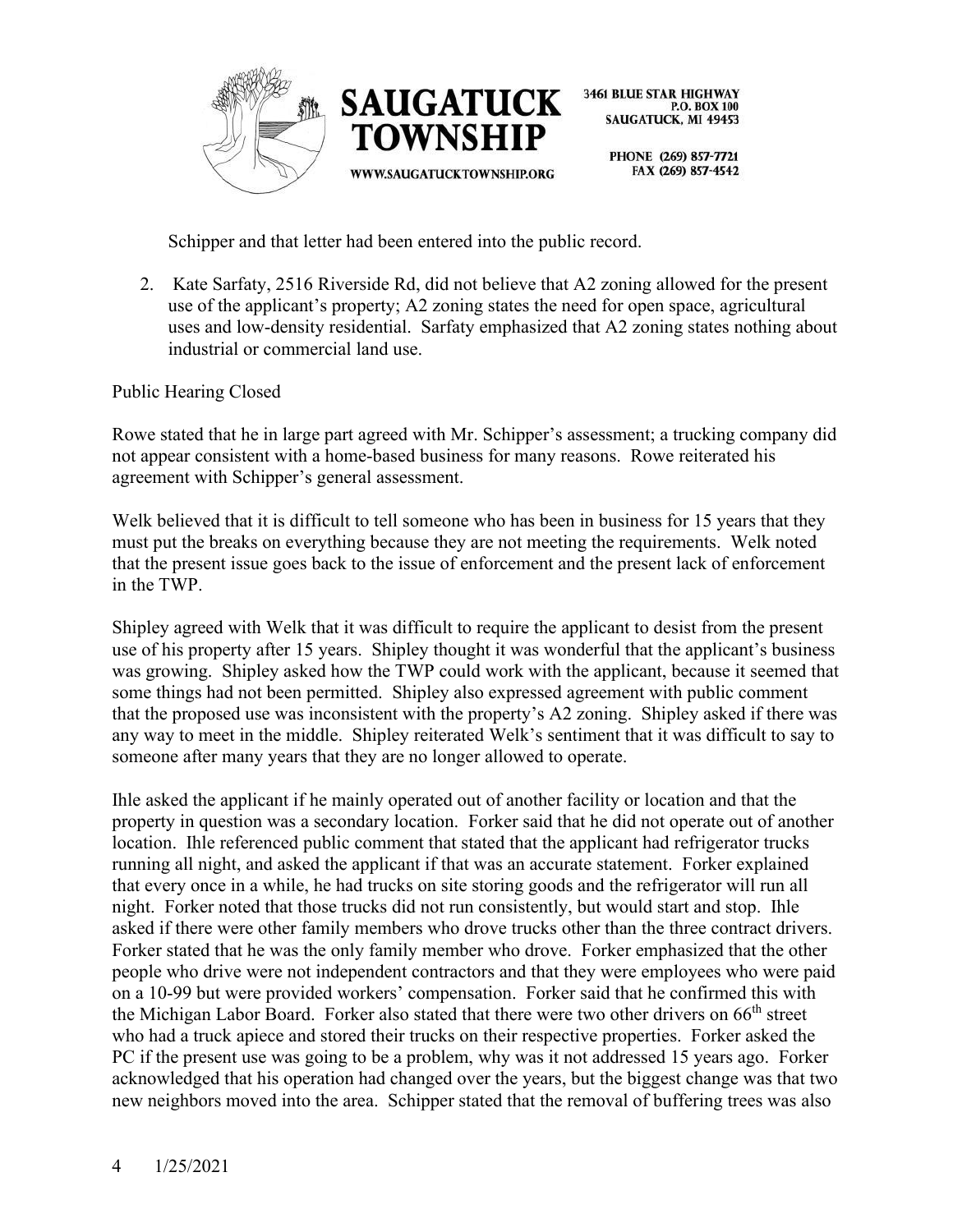



> PHONE (269) 857-7721 FAX (269) 857-4542

a change to the property. Wells called for a point of order and reminded Schipper that the public hearing had been closed.

Helmrich asked if staff had researched the history of the property and asked whether the applicant had been paying for a home occupation license during its 15 years of operation. Wells said she had no record of any home occupation permit issued. Wells noted that the applicant may have a business license through the state, but noting through the TWP. Helmrich noted that the applicant was required to do so; the TWP issues many licenses to residents who operate businesses out of their home which must be reviewed. Helmrich said it seemed as if the applicant had ignored that basic requirement. Helmrich expressed concern about rewarding misuse and reiterated Rowe's point that the use under consideration is not allowed in that zoned area. Helmrich noted that it was unfortunate that the business had grown so much that it had become an issue in terms of code enforcement. Helmrich said that the PC should bear all that in mind. Helmrich asked the applicant if he ever applied for a home occupation license from the TWP. Forker stated that he had applied for one 3-4 years ago, but did not hear back from the TWP. Forker also stated that because no one had said anything he assumed he did not have to get a license. Forker said that once he was told to get a license, he did file an application but later found out that his license was never approved, and that this is the present situation. Helmrich reflected that the applicant had waited 12 years to apply, and emphasized that the onus was on the business operator to apply and secure a license. Forker stated he was licensed with the state. Helmrich emphasized that the applicant needed a home occupation license to operate out of a home. Forker said he was unaware of the requirement. Helmrich stated that he was concerned that Forker was unaware of the requirements and regulations surrounding many of the activities associated with the operation of his business and that this was concerning. Helmrich noted that the memo developed by Wells excellently highlighted the challenges posed by the proposed use of the applicant's property. Helmrich said that the PC needed to take seriously the precedent that would be set if this special land use was approved.

Ihle stated that the present situation was very unfortunate. Ihle wondered what would happen if the applicant's business continued to grow and wondered whether it would be possible to draw a line. Ihle noted that he had reviewed the master plan in preparation for the meeting and closely considered the sections that discussed the need to preserve the agricultural feel of A2 areas. Ihle was unsure if the proposed use fit with the TWP's long term goal for the agricultural districts.

DeFranco asked the applicant to offer insight into what his trucks transport and to where those goods are being transported. The applicant explained that they primarily transport frozen food products and that they go all over the country delivering these goods. The applicant referenced Ihle's comment about further expansion to their business and clarified that the business had downsized and that they were not planning on adding any new trucks.

Israels asked the applicant if they used to have more trucks than they presently own. The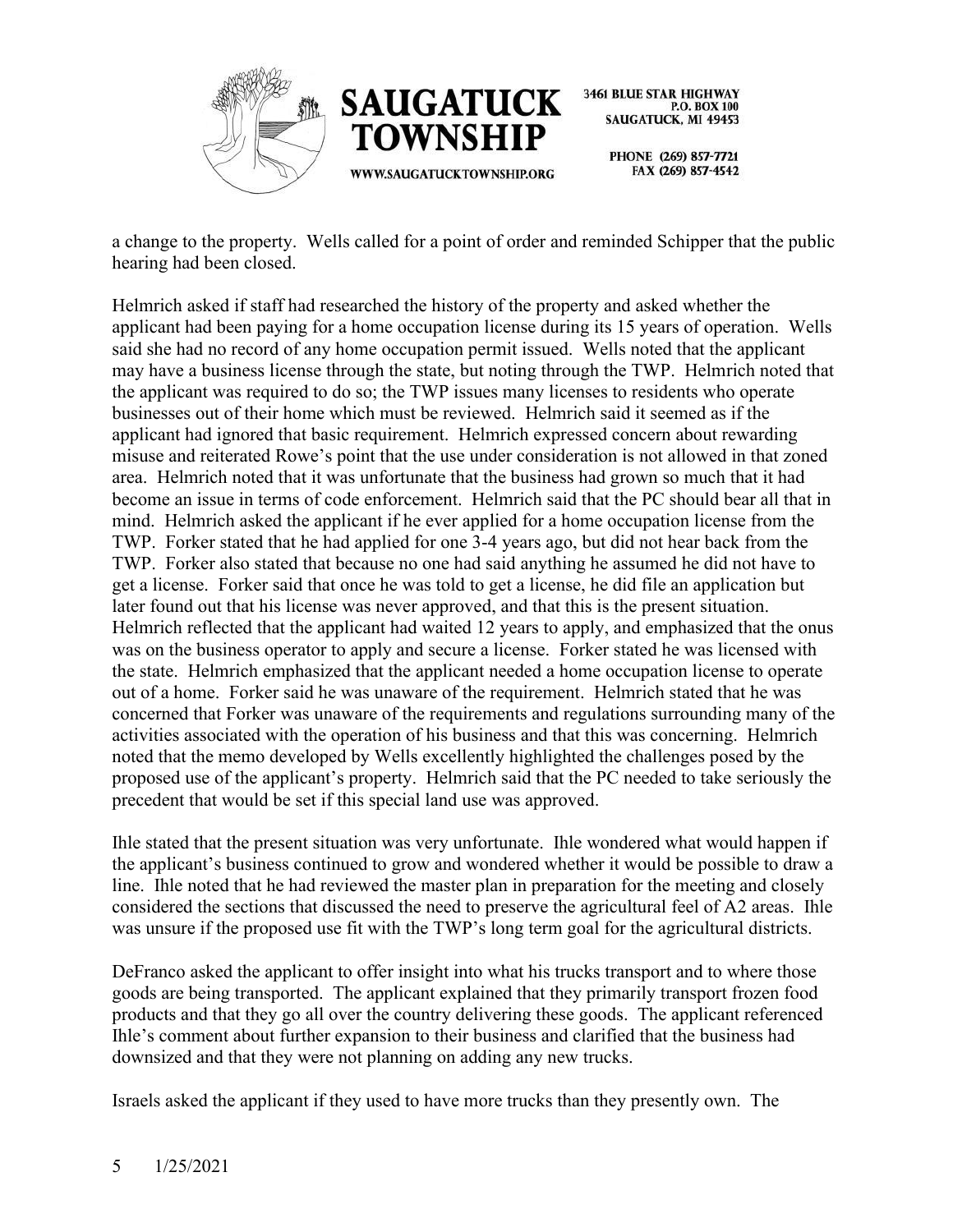



> PHONE (269) 857-7721 FAX (269) 857-4542

applicant confirmed that they used to have 10 trucks and now have 6. Ihle asked the applicant to confirm the number of trucks and trailers they own. The applicant responded that they have six trucks and six trailers, although two of the trucks rarely park onsite. The applicant added that there are periods of 7 to 10 days when there are no trucks parked on the property. The applicant expressed their willingness to work with the TWP.

Israels said that it was unfortunate that this request had only now come before the PC. Israels reiterated that it was not past TWP staffs' job to ride around the TWP looking for zoning violations, and that it is a person's responsibility to get the proper licensing. Israels said that if a person had knowledge of applying for a home occupation license three or four years prior but was unsure of when the check was cashed and when checking into the matter found that their requested use was not allowed, that should be recognized as a red flag that the person could not do what they wanted to do. That the applicant did not see that as a red flag was concerning to Israels. Israels was concerned because every day people plan businesses and get the proper permitting. Israels commended the applicant for having the diligence to have their own business, but said it was not an appropriate business for A2. Israels said that she believed the applicant needed to find somewhere else to operate their trucking business in an area that's not A2. Israels explained that when she drove by the property there were four semi-trucks, several cars and no buffer to the neighbors and Israels said she could understand how that would upset neighbors and that the all-night noise from the refrigeration trucks was not conducive to residential use. Israels was also concerned with the fuel tanks and how the applicant received their information about regulations concerning their use. Israels was concerned about the soil and how the contents of the fuel tanks could pose an environmental and safety hazard. Israels stated that the applicant could not operate a business without permits. Israels noted that there were neighbors in the area who lived there because they loved the nature and agricultural feel and that the applicant's requested use would not be conducive to that; it is not harmonious with A2. Israels expressed sympathy for the applicant, but said she could not support the applicant's request.

The applicant stated the fuel tanks in question were empty and clean, that they were given to the applicant, that they were not in use and the applicant had no intentions of putting them in use.

DeFranco said that the issue before the PC was challenging for a few reasons; no one ever wants to take something away from someone else. DeFranco noted that the issue was also technically challenging, because the proper procedure for securing a home occupation permit would be to go through the zoning administrator to determine if the proposed use satisfied those standards; the case before the PC was not satisfying those standards in two respects. DeFranco noted section 40-642 of the zoning ordinance that Home Occupations are to be conducted only by the members of the home. Having "assistants," up to three, is permitted only by approval of the Planning Commission as a special approval use. In the present case, various independent contractors participated in the operation of the business. DeFranco also noted Section 20-642, 2 that states that Home Occupations are to be conducted entirely within the principle Dwelling and may not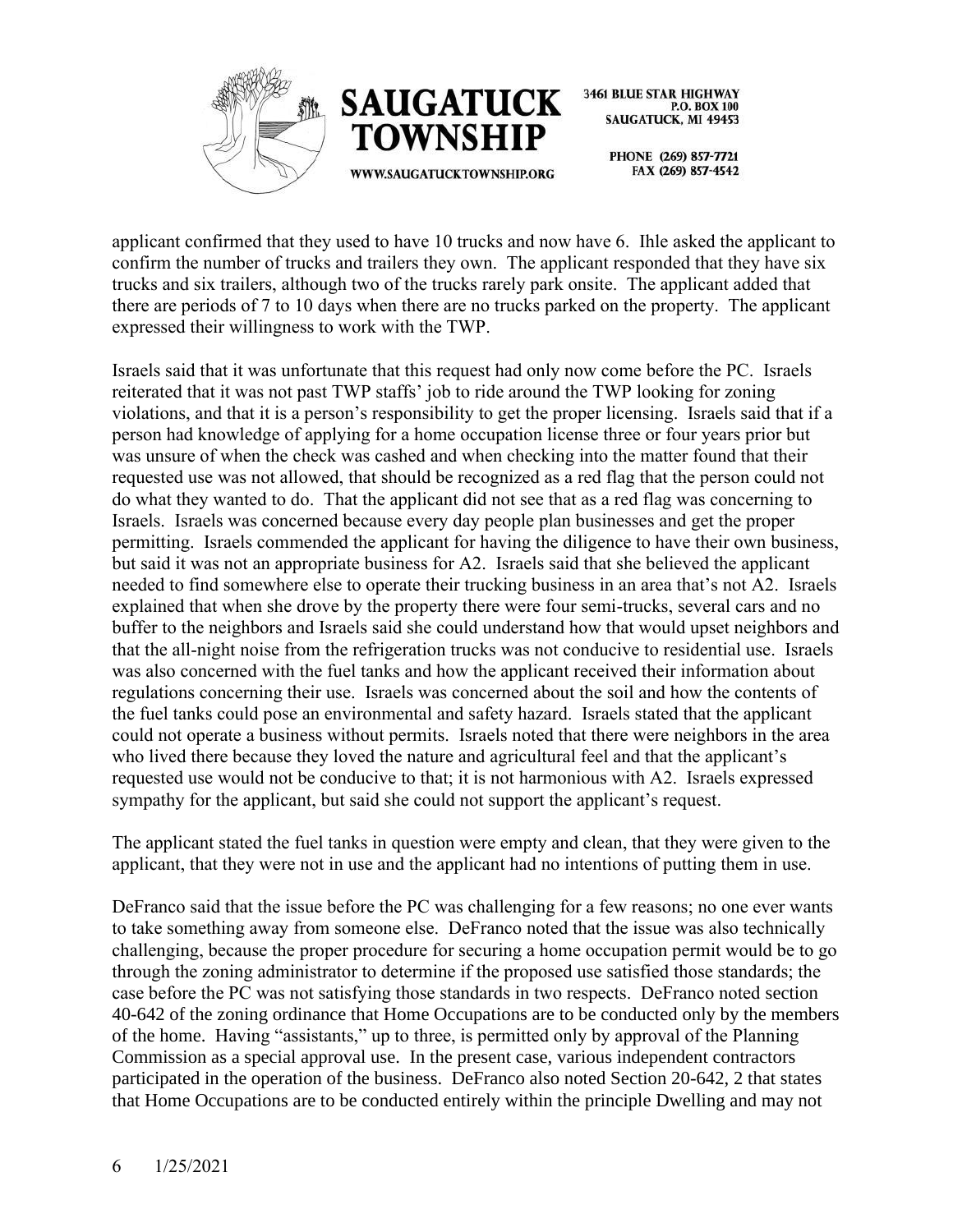



WWW.SAUGATUCKTOWNSHIP.ORG

**3461 BLUE STAR HIGHWAY** P.O. BOX 100 **SAUGATUCK, MI 49453** 

> PHONE (269) 857-7721 FAX (269) 857-4542

involve garages or accessory dwellings, or the outside storage of goods, products or materials, unless approved by the Planning Commission as a special approval use. In the present case, the majority of the operation was conducted outside the principal dwelling and some of the operation was potentially being conducted in an accessory dwelling. DeFranco clarified that the PC was not convened to consider issuing a Home Occupation permit, but rather to consider whether an SAU could be authorized for the two areas in which the applicant's proposed use was nonconforming. DeFranco stated that if one looked back to the rationale in the zoning ordinance as to why an SAU was required for having employees outside the residents of the principal dwelling it was to prevent issues that pertained to the present application, i.e. to prevent the character of the neighborhood from being materially impaired and to prevent additional traffic. DeFranco believed that the prevention of issues that pertained to this case was why the zoning ordinance required Home Occupations to occur only in the principal dwelling; if a person is operating a business outside it is likely not to be harmonious or conducive to residential use. DeFranco believed the proposed use to neither be harmonious with agriculture nor residential use. DeFranco said that the PC needed to consult the SAU standards and ask whether the proposed use satisfied those standards. DeFranco read the SAU standards aloud. DeFranco stated that the third SAU standard was especially pertinent in the present case, because a truck operation would pose certain hazards. DeFranco said that when operating a trucking business in a residential area the operator must be incredibly careful, knowledgeable on safety and regulation, and have access to reliable information on proper and legal operations. DeFranco noted that if there were ever a spill of fuel or other hazardous material and it polluted the water supply, it could undermine neighbor's continued residential use of their property considering that all neighboring properties use well water. DeFranco stated that the two SAU requests before the PC did not meet the SAU standards. DeFranco asked whether denial of the present request would rise to the level of a regulatory taking property; would the PC be placing restrictions on the applicant that were so onerous that the property no longer had value. DeFranco noted that the very premise of the Home Occupation application was that the primary use of the property was residential, that it was the applicant's primary residence. DeFranco added that if the applicant were to return with an application for a Home Occupation that met the definition of and standards for a home occupation, i.e. an occupation operated solely within the primary dwelling, that the TWP would have no issues granting such a permit. Since the PC would not be taking away those uses, DeFranco stated that the denial of the applicant's SAU request would not rise to the level of a regulatory taking of property; the value of the property would not be undermined given that the applicant could continue their residential use, i.e. their principal use of the property. DeFranco reiterated that a denial would not rise to the level of a regulatory taking of property and the proposed use clearly did not satisfy the SAU standards.

A **Motion** was made by DeFranco to deny Special Approval Use and Site Plan Review application for a Home Occupation Use that has contract employees and is operating using an accessory building at 2815 66<sup>th</sup> Street, parcel: 20-022-032-20 in the A2 district for Big Thumper Express, Doris and Herbert Forker. Seconded by Rowe. **Approved by roll call vote:**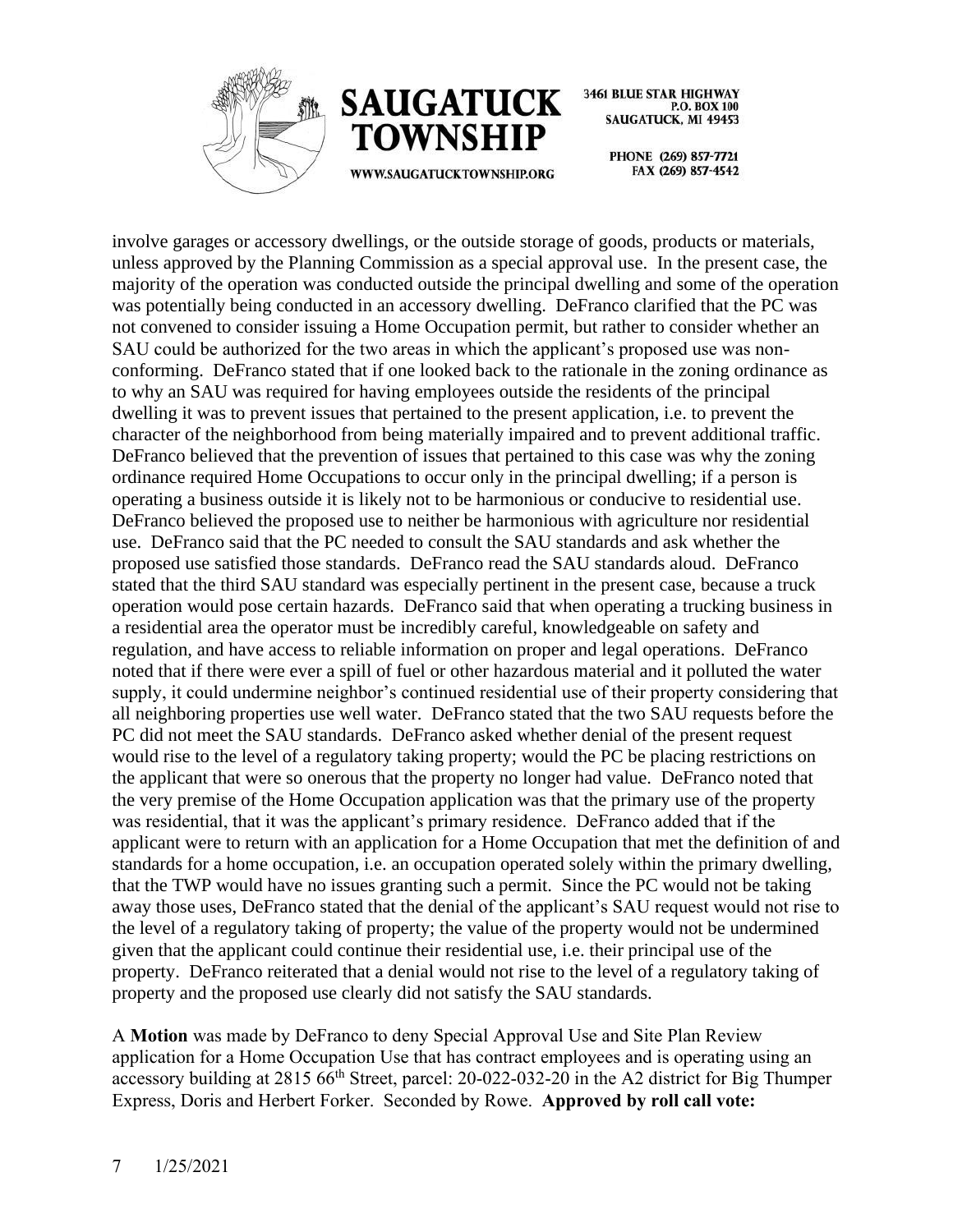

> PHONE (269) 857-7721 FAX (269) 857-4542

### **DeFranco, yes. Helmrich, yes. Ihle, yes. Israels, yes. Rowe, yes. Shipley, yes. Welk, pass.**

**B. Site Plan Review** application from Mark Bubloski, AIX Designs, LLA for Miniature Golf facility at the northwest corner of Blue Star Highway and Clearbrook on parcel 20-003-068-30. Parcel is within the C-3 zoning district.

As a point of record, Israels noted that she had previously abstained from any vote regarding the property in question because she was the owner of the property up until 5 months previous, but was no longer the owner of the property. Israels noted that she had consulted three legal sources on the matter and all concluded that there was no issue with Israels participating in the discussion. Israels said that she would respect the decision of any commissioner who felt that she should not be part of the discussion. No commissioners objected to Israels participation.

Wells noted that in September the PC heard and approved an SAU request from the applicant for a mini-golf facility with specific conditions. Wells updated commissioners on how the site plan had developed and how the applicant had addressed the conditions required by the PC.

John Tenpas, 11230 James St. Holland, represented the applicant, Mark Bubloski. Tenpas noted that the applicant was excited about bringing the project to the TWP. If the project received approval, Tenpas said that construction would start in the next few months and the business would be open potentially for summer 2021. Tenpas was planning on working with the various agencies (Road Commission, TWP engineer, Fire District) to ensure the project was fully compliant. Tenpas did not anticipate any problem meeting the conditions of the various approvals. Tenpas expressed willingness to work with Zoning Administrator Wells on tree protection; while some trees will need to come down, the applicant has tried to save as many trees as possible on the perimeter of the property. Tenpas emphasized that the owners are intent on making this a nice property that is visually appealing and nicely landscaped. Tenpas said that at this point the owner was not willing to construct a public sidewalk, but would be willing to work with the TWP in the future on issues related to pedestrian circulation. Tenpas said that they are not anticipating that the business will produce significant quantities of refuse, and so they will be utilizing residential refuse containers as opposed to bringing onto the property a commercial refuse dumpster. Tenpas reiterated that the sound and lighting systems being proposed are low intensity and that the larger lights in the parking lot are dark sky compliant.

DeFranco said that the site plan looked fantastic and that the project itself fit well with the current climate in which there was a high demand for outdoor recreational activities. DeFranco thanked Tenpas and the applicant for being so detailed oriented with their site plan.

Shipley inquired as to how the TWP would ensure that the conditions set forth would be met by the applicant.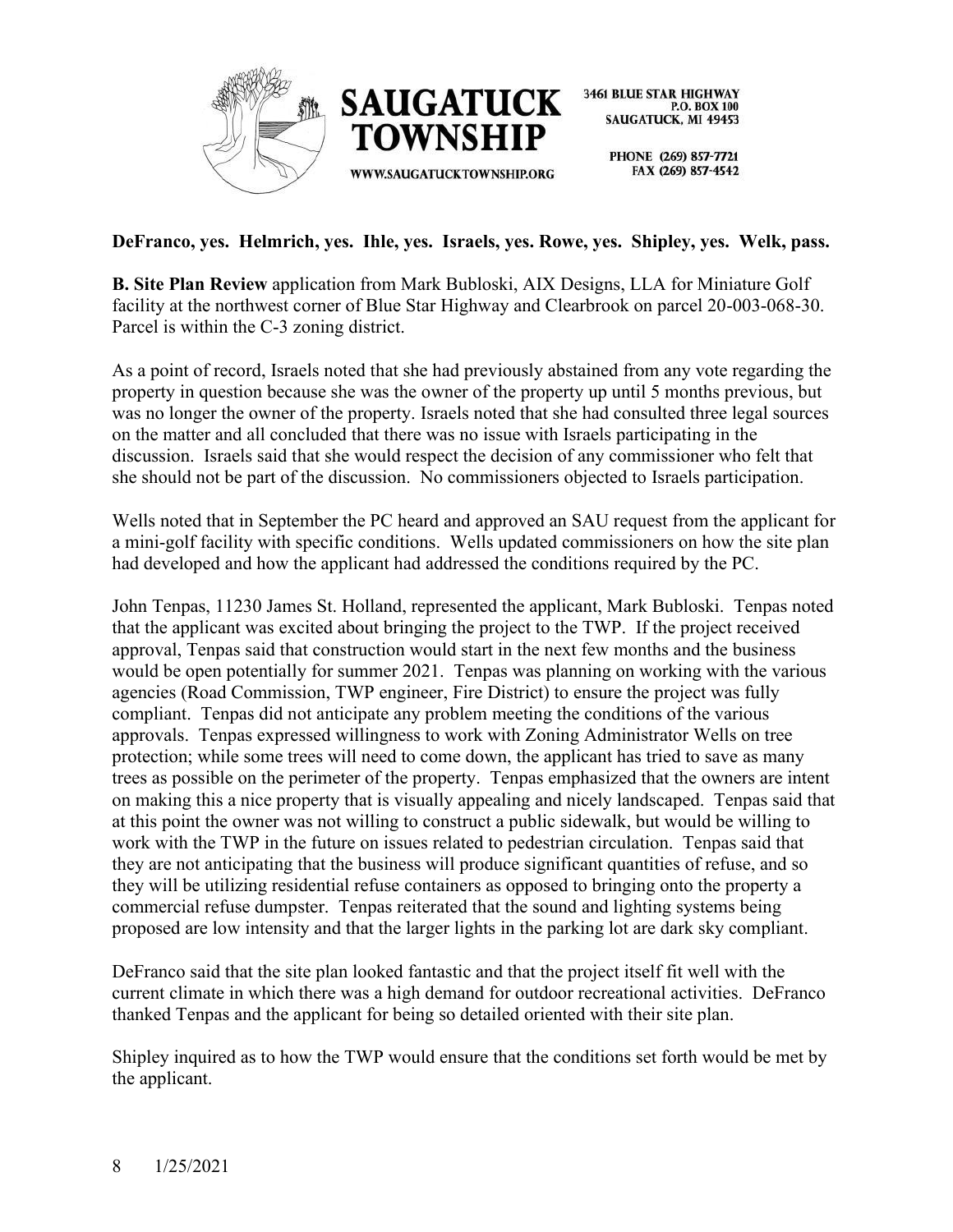



> PHONE (269) 857-7721 FAX (269) 857-4542

Wells explained that before any permits are issued for site work, staff would require the applicant to update the site plan such that all conditions required by the TWP are reflected on that site plan. Wells noted that there was also a certificate of occupancy to be issued after construction was completed; before the building inspector issues the certificate of occupancy the fire district, TWP engineer, TWP Planner and all building inspectors go to the site to ensure all conditions are met and all fees are paid prior to a certificate of occupancy being issued. Wells noted that those were the procedures presently followed by the TWP.

Shipley requested that the applicant incorporate native vegetation into the landscape design.

Israels thanked Tenpas and the applicant for bringing the project to the TWP.

A **Motion** was made by Welk to approve the application from Mark Bubloski, AIX Designs, LLA for Miniature Golf facility at the northwest corner of Blue Star Highway and Clearbrook on parcel 20-003-068-30 with the understanding that the applicant meet the 7 recommendations in the memo from the Township Planner to the Planning Commission dated February 11, 2021. Seconded by Helmrich. **The Motion was approved by unanimous roll call vote.**

# **8) Old Business**

**A. Master Plan Review**, Land Use Discussion Related to Well-Head Distance Requirements in Special Approval Use standards

Wells explained that the memo was included in commissioners' PC packets because discussion arose at the PC meeting on groundwater protection; there were standards in the ordinance that were removed because commissioners thought those standards would be better handled in the TWP's special land use area of the zoning ordinance. Ihle requested the topic be taken up at the next PC meeting. Wells identified four standards that she recommended be added to special approval uses concerning (1) Junkyards and salvage yards, (2) Incinerators and sanitary landfills, and (3) Soil pits, sand mines and quarries; those areas were the ones removed from the language of the wellhead protection ordinance. Wells also added another standard. Wells noted that through both PC conversations and public comment related to mines and mining that the TWP had learned it would be helpful to have a survey of the site prior to the operation, a survey during the operation, and a survey at the time the site was restored. Wells explained that if commissioners were comfortable with the language, the next steps would be to send the additions to the TWP attorney and prepare it for a public hearing. Wells wanted to add that the TWP had a process similar to mining for pond creation; it was a one paragraph rule that the applicant needed a zoning permit for pond creation. Wells wanted to include in the public hearing the same requirement concerning surveys for pond creation and perhaps include some language about the quantity of material excavated for a pond that remained onsite. Wells had not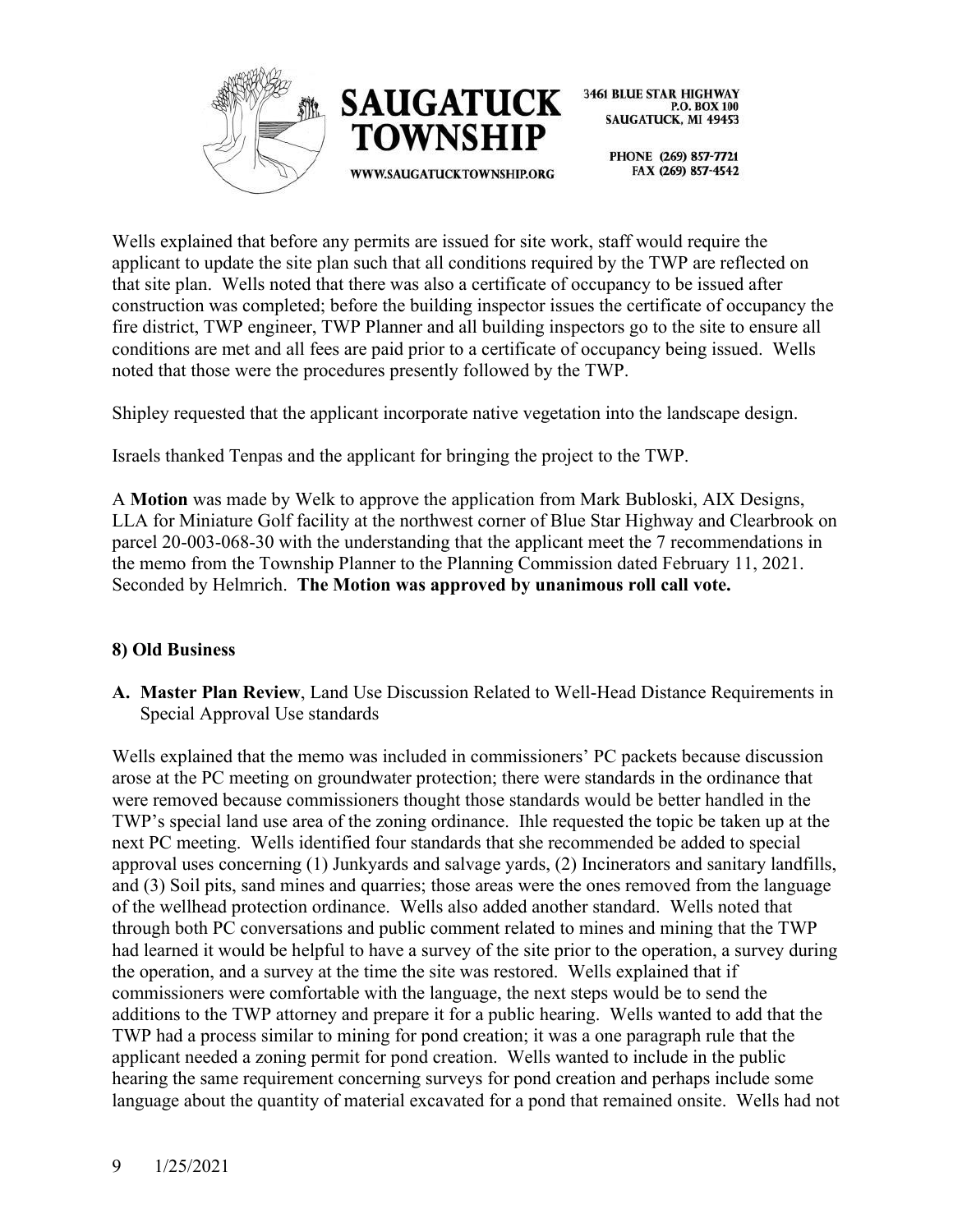



> PHONE (269) 857-7721 FAX (269) 857-4542

prepared that language yet, but would have it included for next meeting or could have the PC review the language first and have a public hearing in two months.

Ihle was in favor of the ALTA survey, because it would let the TWP know the starting point of the project and would identify encroachments that could become an issue during the development of the site. Ihle reviewed the Master Plan and noted that it contained a section on "special environments." Ihle understood "special environments" to refer to wetlands, sand dunes, and critical wildlife habitats. Ihle also considered whether the wellhead protected area ought to be considered a "special environment," and put the question to Wells for further insight. Ihle suspected that not all the "special environments" had been identified in the TWP, and that many are identified on a case by case basis. Ihle was asking these questions, because he believed that the public and a number of PC commissioners were concerned about large ponds being constructed throughout the TWP and wondered how the PC could put an ordinance in place that could help control the situation. Ihle had considered that a way to put people in a comfort zone about this kind of development was to limit the size of ponds to what is required for retention and anything larger would become a special use. Ihle was considering that for the special environment areas. Ihle asked what would happen if you go outside the special environment areas, and remarked that he did not think that opinions would change much. Ihle believed that what is required for retention could become a good guideline for water bodies that are allowed to be created before being a special use. Ihle referenced Shipley's comment about wanting to see native plantings. Ihle thought the PC could consider requiring native landscaping for pond creation such that created ponds would become more of a natural feature.

Helmrich thanked Wells and Ihle, appreciated that Ihle took the time to consider the definition of "special environments," and liked the idea of defining a limitation on the size of water body creation. Helmrich particularly agreed with Ihle's remark that there may be no difference between special environments and other areas, that perhaps the TWP is just one, Special environment. Helmrich reiterated his thanks for Wells' work on updating the special use standard and remarked that including the ALTA survey was an excellent idea.

DeFranco thought Ihle's work was great and it gave the PC a lot think about. DeFranco especially liked the idea of requiring native landscaping to create a natural environment. DeFranco thanked Wells for translating the PC's thoughts into an ordinance format.

Israels appreciated Wells work in updating the Special Use standards and echoed the thoughts of the other commissioners. Israels remarked that the PC might have walked away from the previous meeting unsure of the appreciation of municipal water. Israels thought the additions presented were a great addition to the ordinance and that it was a great step. Israels reminded commissioners that changes could always be made to the ordinance, and that everyone wanted to protect our water. Israels asked Wells if she was recommending that the PC put the ALTA survey requirement into the pond ordinance. Wells confirmed that to be the case. Wells noted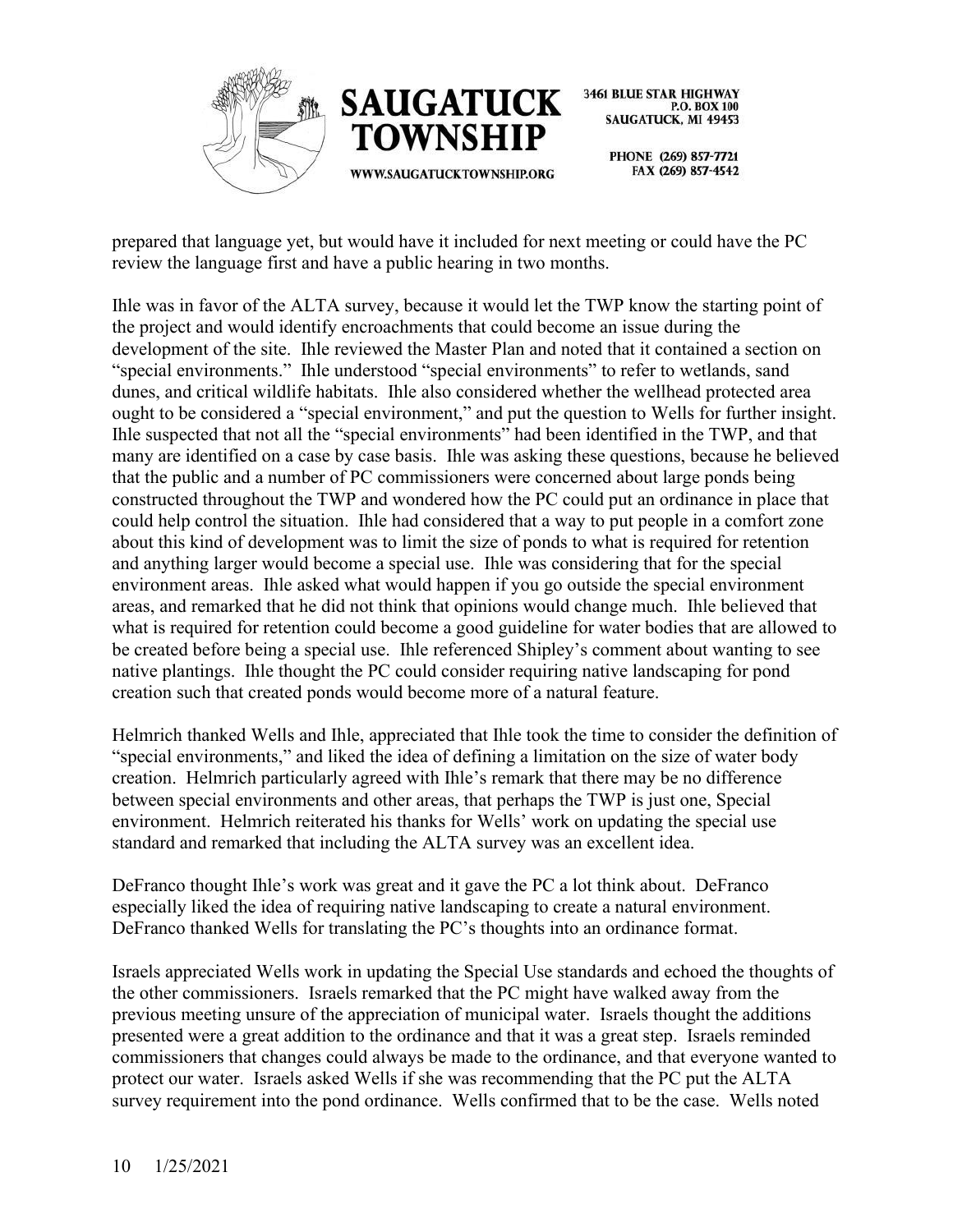



> PHONE (269) 857-7721 FAX (269) 857-4542

that if a pond creation request were to be received by the TWP, she would include the ALTA survey as a condition of approval, but it would be nice to have it in the ordinance. Wells noted that this had not yet been shared with the TWP attorney and she wanted to see if it would get a pass before proceeding. With PC permission, Wells could send the additions to the attorney as well as the inclusion of the ALTA survey for pond creation. Wells read aloud the present language in the pond ordinance, which she noted did not even contain language regarding limitations of the size of a pond. Wells remarked that the PC could have a whole meeting dedicated to discussion on the pond ordinance. Israels asked Wells what would be done with Ihle's suggestions. Wells said she would consult with the TWP attorney regarding restrictions on pond size. Wells noted that the present ordinance says nothing about what happens to the material that is excavated for the pond, and commented that the TWP had a lot of opportunities revisiting the pond ordinance. Ihle approved of the next steps proposed by Wells.

### **9) Public Comment**

No Public Comment

## **10) Board Discussion**

#### A. Special Committees Update

Frey explained that the PC Special Committees would be working with Microsoft Teams to coordinate their work and allow staff easy access to that information. Frey said that within teams would be certain documents such as a guide of how to report information and an excel sheet that would function as a minute taking apparatus. The TWP planned to give PC members TWP email addresses. Frey said that staff was presently testing the technology and planned to go live mid-March. Frey noted that because the special committees are under the PC, they are subject to the OMA; the special committees would have to submit regular meeting times and those meetings would be open to the public.

Welk said that he thought that there would not be a quorum on any committee and thereby they would not fall under the OMA. Frey explained that because the special committees were under the PC, they are considered public meetings and committee members would be working within the OMA. Frey said that the quorum question concerned the number of PC and Board members on each committee and whether that would constitute a meeting of the PC or Board. Ihle remarked that it sounded like a lot of work for staff. Frey said it would not be too much work because each commission chair would be receiving their own zoom account; staff would know when a meeting was taking place but the commission chair would be running the meeting. Welk requested input from the TWP attorney on the matter. Frey said he would put in a request with the attorney.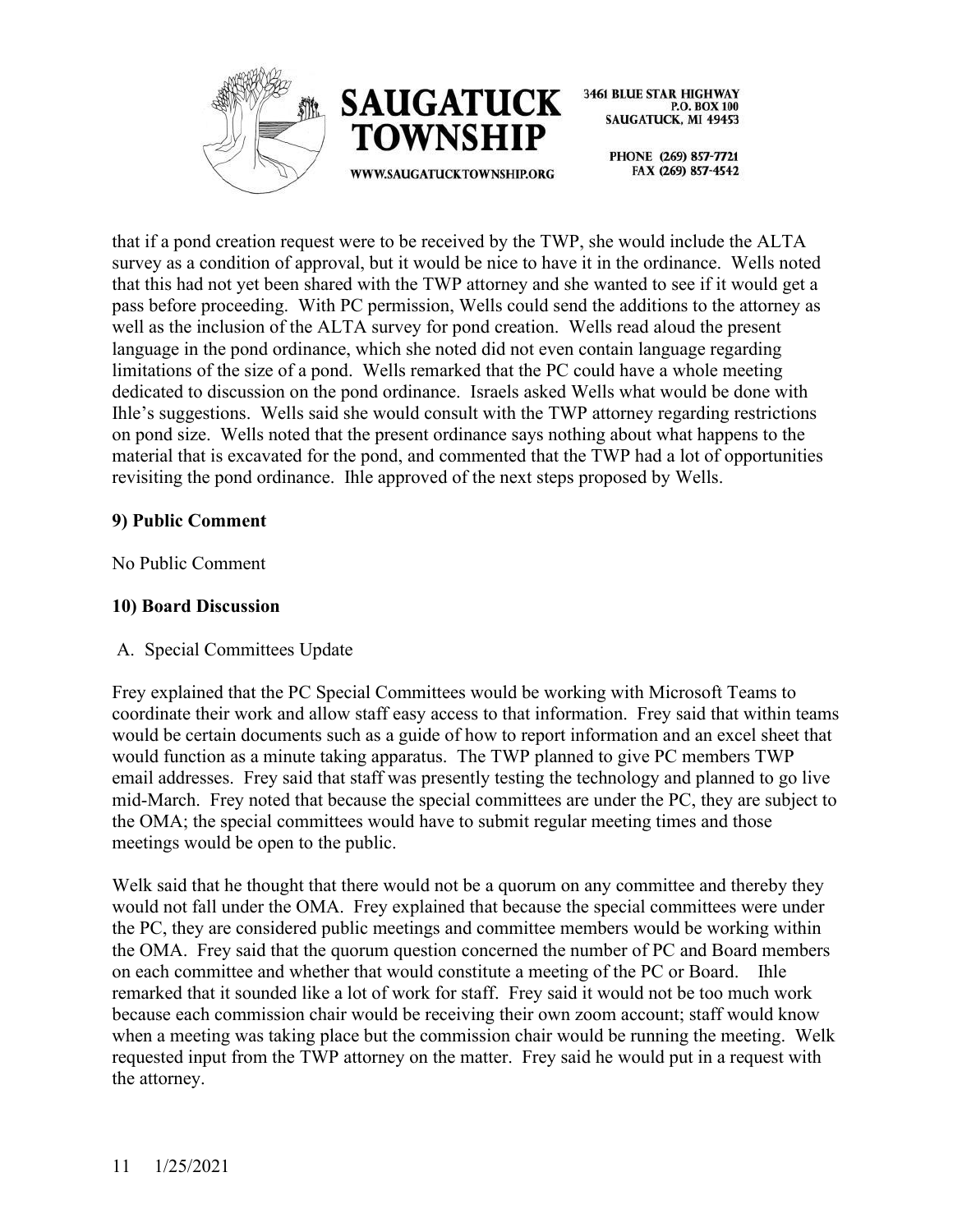



> PHONE (269) 857-7721 FAX (269) 857-4542

Israels explained that Frey was working on a functionality sheet that explained how the teams would function, identified who was on the teams, and included a reporting mechanism on excel. Israels said that the reporting mechanism would be a quick format for reporting as opposed to lengthy minutes. Israels mentioned that some committees were changing; the BSH group had split into a safety group and a commercial group. Israels noted that Shipley had requested that "open spaces' be added as an area of interest, and encouraged all committees to consider the topic of "open spaces" in the community. Israels asked PC members to share their committee work thus far.

DeFranco said that he had assembled his committee members, but was waiting to receive the tools from staff before proceeding. Ihle said that he was in the process of assembling his committee members. Ihle mentioned that he had met with Frey and wanted to receive tools from staff before taking the committee work to the next level. Israels reiterated that Ihle would oversee both the safety and commercial groups of the BSH committee, and that the split was needed to accommodate the high interest in the topic. Welk said that the housing committee had met several times. Rowe said that Housing added a new committee member but would be waiting to proceed until receiving tools from staff.

#### B. Planning Commission Education

Israels noted that several commissioners attended the free session "Your Role as a Planning Commissioner." Israels mentioned that she sent out information regarding the MAP March meeting, which included several workshops; cost of attending would be covered by the TWP. Israels also mentioned that the MTA had a virtual conference with a 3-day schedule at the end of April. Israels asked commissioners to reach out if they were interested in attending any of those educational opportunities so that the proper arrangements could be made. Israels requested that if a commissioner attended an educational seminar that they prepare a 5-minute presentation on what they learned. Israels shared that she spoke with the Parks Commission about the PC's special committees. At the meeting, Israels requested that the Parks Commissions present on their work to the PC. Commissioners agreed that they would like to hear from the Parks Commission. Shipley referenced the Master Citizen Planner course she took with MSU. Shipley said that she had access to the documents for the course and would check with her instructor to see if she could share those documents with commissioners. Shipley asked Wells if she knew anything about a new Coastal Leadership Academy launched by EGLE. Wells did not know more about the program, but she said she would look into it and encouraged Shipley to explore it further. Israels asked the PC if they would be interested in hearing about affordable housing from Ryan Kilpatrick, executive director of Housing Next. Commissioners agreed that they would like to hear from Kilpatrick. Israels asked if commissioners were comfortable starting the PC meeting at 6:30pm if there was a presenter. Commissioners agreed they would be comfortable with that.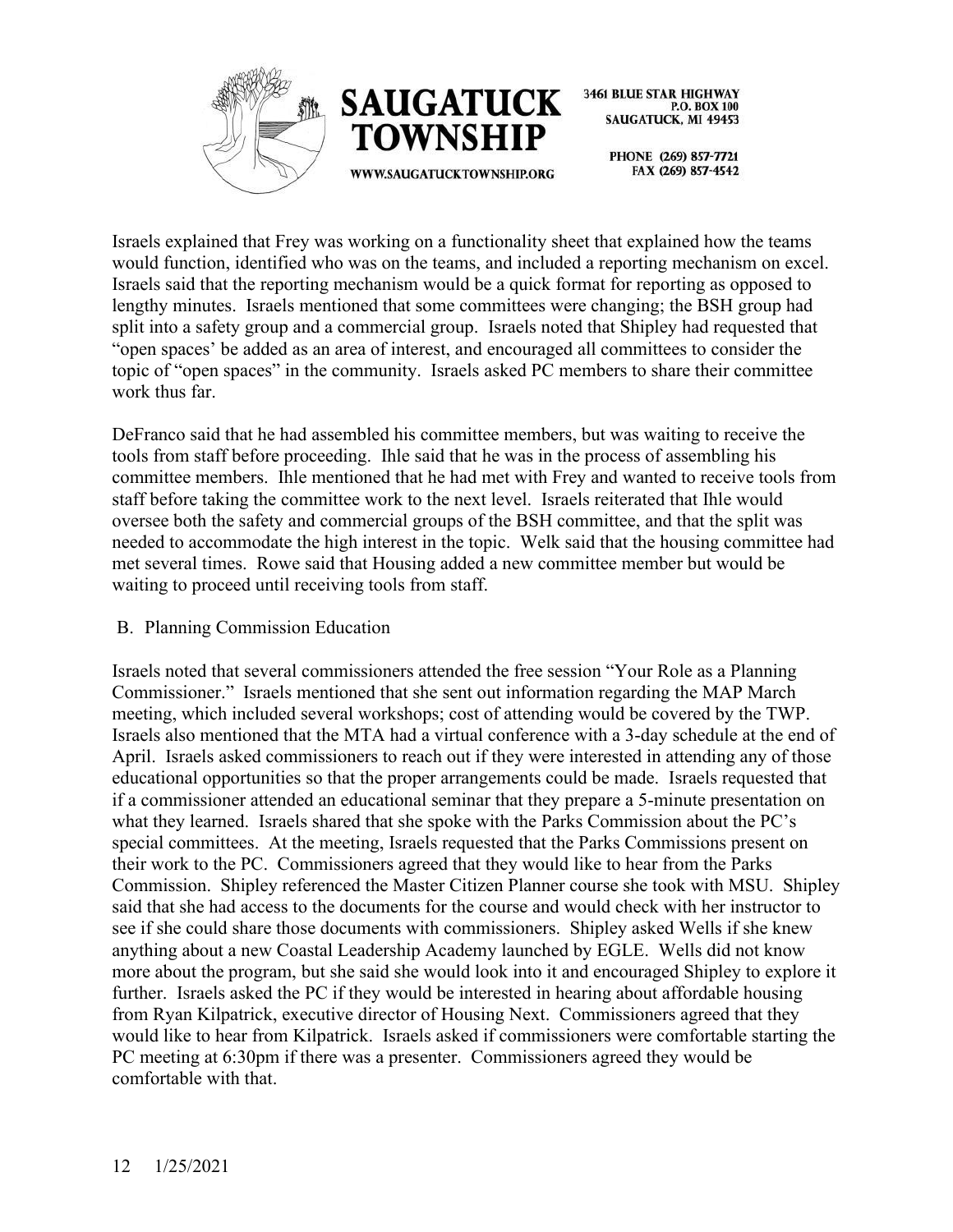



> PHONE (269) 857-7721 FAX (269) 857-4542

C. Book Discussion

Commissioners discussed the first three chapters of Charles L. Marohn Jr.'s book *Strong Towns*.

D. Township Board Update Submitted by PC Member and Township Treasurer, Jon Helmrich

- The Township Board met via Zoom on Wednesday, February 10, 2021
- County Commissioner Dean Kapenga reported on a COVID vaccination site operating in Fennville and a new Ground Water Study on the county website.
- Board went into a special legal update session.
- Review of Multi-Year Strategic Action Plan including wording for a Township Mission Statement. The plan is available for review on Township's website under the Information tab.
- Wellhead Protection Ordinance as approved by Planning Commission was approved by the board.
- 2022 Draft Road Project & Maintenance plan was reviewed.
- Public Comment from Denise Shipley on the Strategic Action Plan and Historic District study.
- Next Board Meeting will be held March 10<sup>th</sup>, 2021 at 6pm

Helmrich noted that on Wednesday EGLE was holding its public hearing on the Van Horn project and noted that prior registration was required. Wells noted that she had submitted to EGLE a comment on behalf of the TWP Zoning Administrator saying that if EGLE was considering conditions for approval that the TWP would recommend a requirement for a survey of the property, lake and piles of excavated material and that the time frame for completion, identified in the TWP resolution for the project, be honored. Shipley asked if Helmrich could share anything further about the Board's closed session. Helmrich could share nothing further because of the legal nature of the closed session.

#### **11) Adjourn**

A **Motion** was made to adjourn the meeting at 9:54 pm by Welk. Seconded by Rowe. Motion passed by unanimous roll call vote. Next P.C. meeting: Monday, March 22, 2021 at 7:00 p.m.